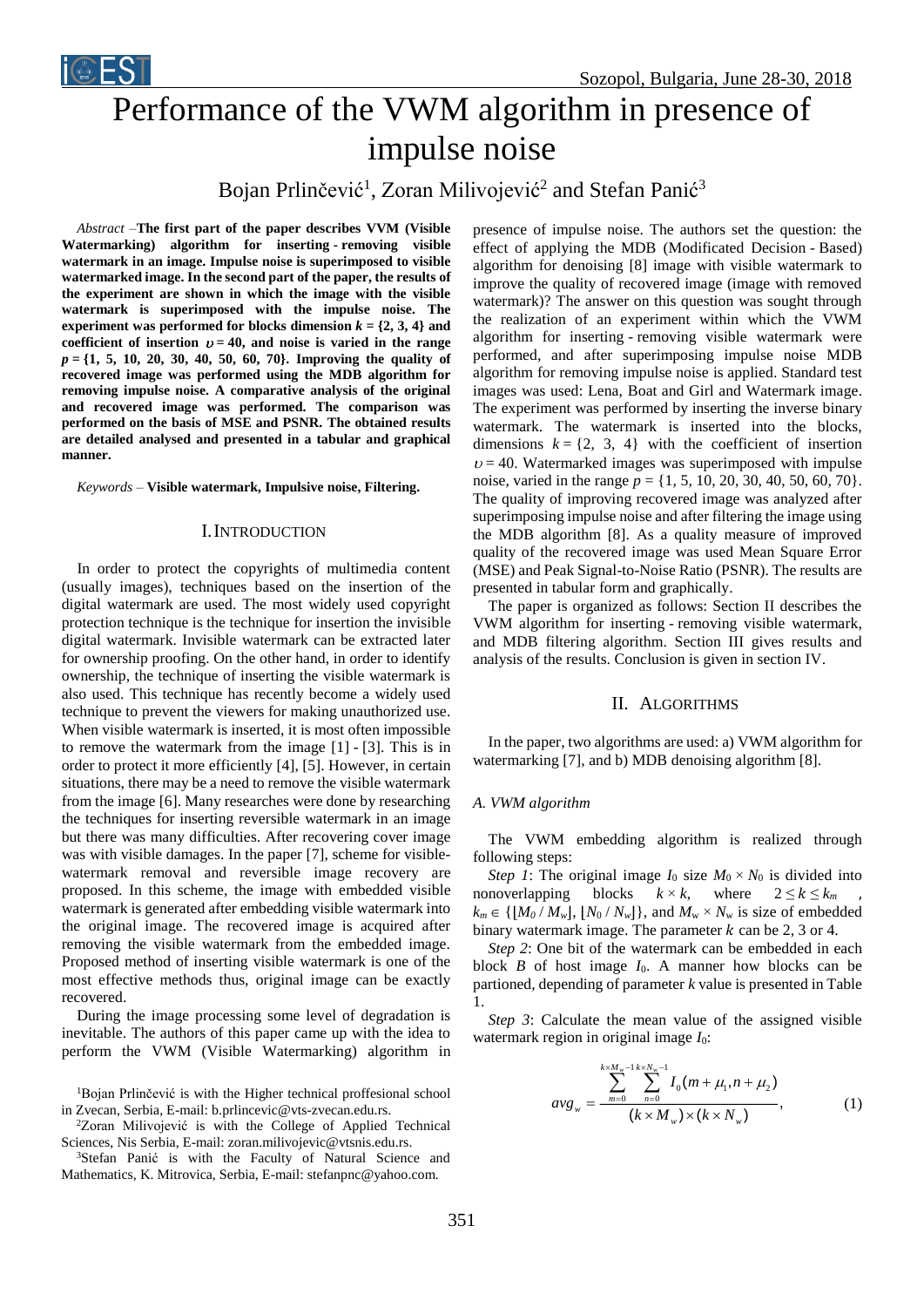

where  $(\mu_1, \mu_2)$  present coordinate of watermark image *W* embedded in  $I_0$ ,  $(k \times M_w, k \times M_w)$  denotes the region of embedded watermark.

*Step 4*: Threshold *T<sup>w</sup>* is calculated:

$$
T_w = \begin{cases} awg_w + 30, & \text{if } awg_w \le 128, \\ awg_w - 30, & \text{if } awg_w > 128. \end{cases}
$$
 (2)

*Step 5*: Mean value of each block *B* is calculated:

$$
avg_B = \frac{1}{k^2} \sum_{j=1}^{k} \sum_{i=1}^{k} B(i, j).
$$
 (3)

*Step 6*: Embedding procedure of each bit of the Watermark into corresponding block is done:

$$
B'(i, j) = \begin{cases} B(i, j) + \omega \times \nu, & \text{if } awg_w < T_w, \\ B(i, j) - \omega \times \nu, & \text{if } awg_w \ge T_w, \end{cases} \tag{4}
$$

where  $\omega$  denotes bit of the watermark and  $\upsilon$  is the coefficient of inserting the bit (highest value of  $\nu$  mean more visible watermark).

*Step 7*: Different values of parameters *d<sup>1</sup>* and *d<sup>2</sup>* are calculated for each block:

$$
d_1 = \sum_{B'(i,j)\in S_1} B'(i,j) - \sum_{B'(i,j)\in S_2} B'(i,j) - x,
$$
  
\n
$$
d_1 = \sum_{B'(i,j)\in S_1} B'(i,j) - \sum_{B'(i,j)\in S_2} B'(i,j) - y,
$$
\n(5)

where  $S_1$ ,  $S_2$ ,  $x$  and  $y$  are parameters from Table 1.

*Step 8*: Modification of the pixel *x* into the pixel *x'* and *y* into the *y*' was done:

$$
x' = 2 \times d_1 + \omega + \left[ \frac{\sum_{B'(i,j) \in \{S_1 \cup S_2\}} B'(i,j)}{2 \times \left[ \frac{k^2 - 1}{2} \right] - 1} \right],
$$
  

$$
y' = \left\{ 2 \times d_2 + 0 + \left[ \frac{\sum_{B'(i,j) \in \{S_1 \cup S_2\}} B'(i,j)}{2 \times \left[ \frac{k^2 - 1}{2} \right] - 1} \right], \text{ if } avg_B < T_w, \quad (6)
$$
  

$$
y' = \left\{ 2 \times d_2 + 1 + \left[ \frac{\sum_{B'(i,j) \in \{S_1 \cup S_2\}} B'(i,j)}{2 \times \left[ \frac{k^2 - 1}{2} \right] - 1} \right], \text{ if } avg_B \ge T_w.
$$

After implementing the steps above visible watermarked image  $I_w$  is obtained.

The VWM algorithm procedure for recovering image is realized through following steps:

*Step 1*: The watermarked image  $I_w$  is divided into nonoverlaped  $k \times k$  blocks in the same manner with the embedding procedure, and parameters *S'1*, *S'2*, *x'* and *y'* can also be obtained as in embedding procedure.

## Sozopol, Bulgaria, June 28-30, 2018

*Step 2*: Using the obtained values for parameters *S'1*, *S'2*, *x'* and *y'*, differences  $d'_1$  and  $d'_2$  can be calculated for each  $k \times k$ watermarked block *B'*:

$$
d'_{1} = x' - \left| \frac{\sum_{B'(i,j)\in\{S_{1}\cup S_{2}\}} B'(i,j)}{2 \times \left\lfloor \frac{k^{2}-1}{2} \right\rfloor - 1} \right|,
$$
\n
$$
d'_{2} = y' - \left| \frac{\sum_{B'(i,j)\in\{S_{1}\cup S_{2}\}} B'(i,j)}{2 \times \left\lfloor \frac{k^{2}-1}{2} \right\rfloor - 1} \right|.
$$
\n(7)

*Step 3*: Extracted binary watermark  $\omega'$  from each block can be obtained using:

$$
\omega' = \text{mod}(d', 2). \tag{8}
$$

*Step 4*: Differences *d<sup>1</sup>* and *d<sup>2</sup>* can be obtained using:

$$
d_1 = \left[ \frac{d_1}{2} \right],
$$
  
\n
$$
d_2 = \left[ \frac{d_2}{2} \right].
$$
\n(9)

*Step 5*: Pixels *x*'' and *y*'' can be recalculated according with following equations:

$$
x'' = \sum_{B'(i,j)\in S_1} B'(i, j) - \sum_{B'(i,j)\in S_2} B'(i, j) - d_1,
$$
  

$$
y'' = \sum_{B'(i,j)\in S_1} B'(i, j) - \sum_{B'(i,j)\in S_2} B'(i, j) - d_2, \text{ if } \omega = 1.
$$
 (10)

*Step 6*: Recovered blocks *B*'' can be obtained according to the parameter  $\upsilon$ , pixels  $x''$  and  $y''$  according to following equation:

$$
B''(i, j) = \begin{cases} B'(i, j) - \omega' \times \nu, \text{ if } \omega_1 = 0, \\ B'(i, j) + \omega \times \nu, \text{ if } \omega_1 = 1, \end{cases}
$$
(11)

where  $\omega_1 = \text{mod}(d'_2, 2)$ .

*Step 7*: Recovered image *I<sup>r</sup>* is obtained.

TABLE I COEFFICIENT MODE OBTAINING FOR EACH BLOCK

| $\boldsymbol{k}$ | $k \times k$ block B                                                                                 |                                                                                                      | S <sub>1</sub>                                                                     | S <sub>2</sub>                                                          | $\boldsymbol{x}$ | $\mathbf{v}$ |
|------------------|------------------------------------------------------------------------------------------------------|------------------------------------------------------------------------------------------------------|------------------------------------------------------------------------------------|-------------------------------------------------------------------------|------------------|--------------|
| $\overline{2}$   | $b_{1,1}$<br>$b_{2,1}$                                                                               | $b_{1,2}$<br>$b_{2,2}$                                                                               | $b_{1,1}$                                                                          | $\overline{0}$                                                          | $b_{2,2}$        | $b_{1,2}$    |
| 3                | $b_{1,1}$<br>$b_{2,1}$<br>$b_{3,1}$                                                                  | $b_{1,3}$<br>$b_{1,2}$<br>$b_{2,3}$<br>$b_{2,2}$<br>$b_{3,3}$<br>$b_{3,2}$                           | $b_{1,2}$<br>$b_{2,1}$<br>$b_{3,2}$<br>$b_{2,3}$                                   | $b_{1,3}$<br>$b_{2,2}$<br>$b_{3,1}$                                     | $b_{1,1}$        | $b_{3,3}$    |
| 4                | $b_{1,1}$<br>$b_{1,2}$<br>$b_{2,1}$<br>$b_{2,2}$<br>$b_{3.1}$<br>$b_{3,2}$<br>$b_{4,1}$<br>$b_{4,2}$ | $b_{1,4}$<br>$b_{1,3}$<br>$b_{2,4}$<br>$b_{2,3}$<br>$b_{3,4}$<br>$b_{3,3}$<br>$b_{4,4}$<br>$b_{4,3}$ | $b_{1,2}, b_{2,1},$<br>$b_{1,4}$ , $b_{2,3}$ ,<br>$b_{4,1}, b_{3,4},$<br>$b_{4,3}$ | $b_{1,1}, b_{1,3},$<br>$b_{2,2}$ , $b_{2,4}$ ,<br>$b_{4,2}$ , $b_{4,4}$ | $b_{3,3}$        | $b_{3,2}$    |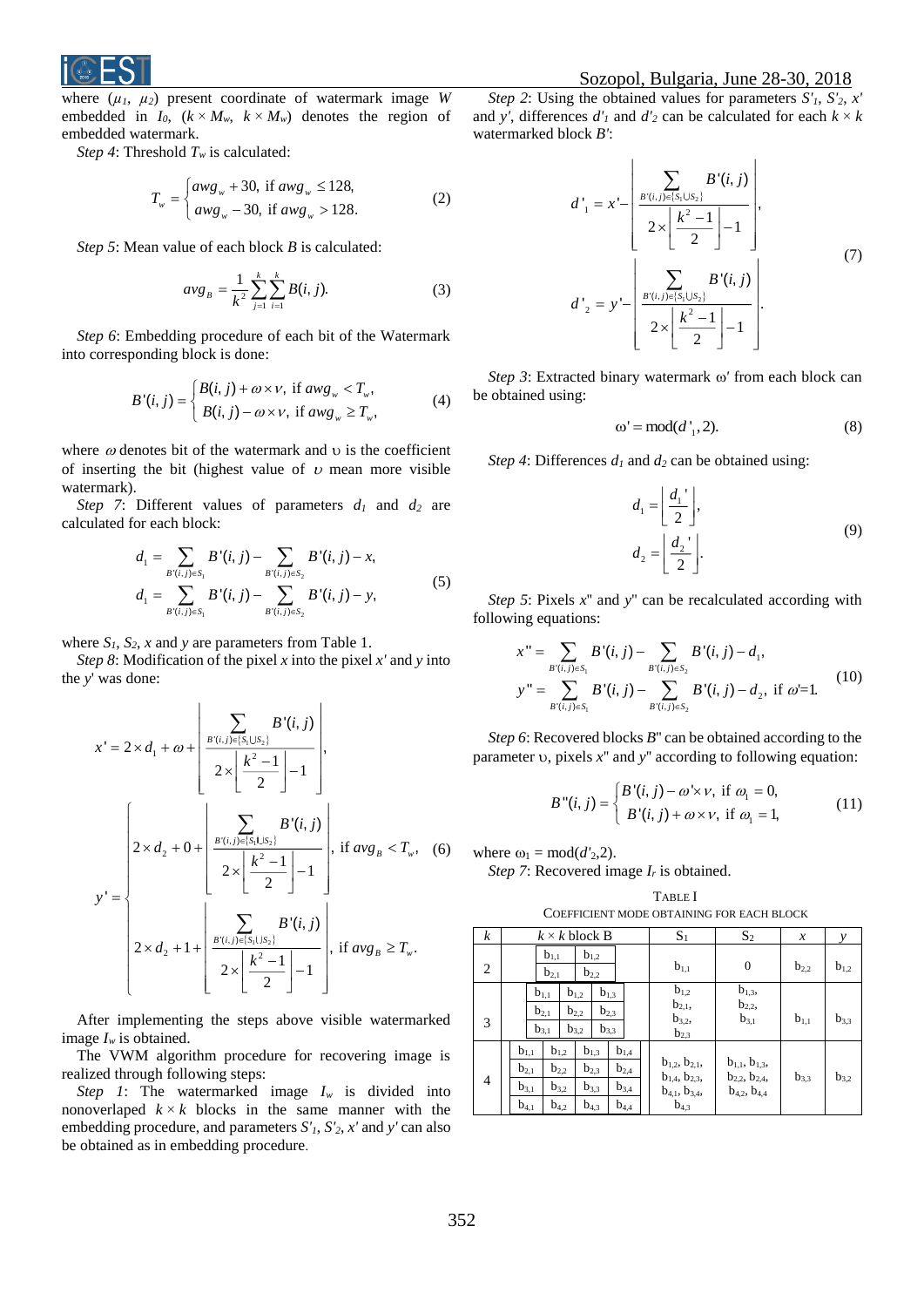

*B. MDB denoising algorithm*

The MDB denoising algorithm is performed as it is explained in paper the [8].

Denoising procedure was don in following steps:

*Step 1*: Watermarked image is superimposed with the noise *p* = {1, 5, 10, 20, 30, 40, 50, 60, 70}. *Iwn* image with added noise is obtained.

*Step 2*: Above the image *Iwn* MDB denoising algorithm is applied and filtered *Iwf* image is obtained.

## III. EXPERIMENTAL RESULTS AND ANALYSIS

#### *A*. *Experiment*

Experiment is performed according following steps:

*Step 1*: Applying the VWM algorithm on the original image  $I_0$  watermarked image  $I_w$  is obtained.

*Step* 2: Image  $I_w$  is superimposed with different value of impulse noise *p* = {1, 5, 10, 20, 30, 40, 50, 60, 70}. *Iwn* image with added noise is obtained.

*Step 3*: Recovered image *Inr* is obtained from the watermarked image with the added impulse noise *Iwn*, applying the VWM algorithm.

*Step 4*: Above the watermarked image with noise *In*, the MDB denoising algorithm was applied. Filtered watermarked image *Iwf* is obtained.

*Step* 5: From  $I_{wf}$  image recovered image  $I_{fr}$  is obtained, applying the VWM algorithm.

Image is watermarked with the inverse binary watermark image.

In order to compare the results, recovering the image is performed from the image with superimposed noise and from the filtered image.

Energy of inserting the bit is set on the value  $\nu = 40$ .

As a measure of the quality of the reconstructed image was used Mean Square Error (MSE) and Peak Signal-to-Noise Ratio (PSNR):

$$
MSE = \frac{\sum_{ij} (x_{ij} - y_{ij})^2}{M \times N},
$$
\n(12)

$$
PSNR = 10\log 10 \frac{(2^n - 1)^2}{MSE},
$$
\n(13)

where:  $i = 1...M$ ,  $j = 1...N$ ,  $x_{i,j}$  - i,j- pixel of the original image,  $y_{i,j}$  - i,j - pixel of the recovered image,  $M \times N$  – size of image.

#### *B. Base of experiment and results*

For the purposes of experiment, the base of standard images: a) Lena, b) Girl and c) Boat was used and d) binary watermark Fig. 1..

Fig. 2. shows look of the image Lena after inserting the watermark with  $k = 2$ : a) after superimposed noise  $p = 10, 6$ , b) after filtering, c) after recovering the image with noise, and d) after recovering the filtered image.

Fig. 3. shows look of the image Lena after inserting the watermark with  $k = 4$ : a) after superimposed noise  $p = 10, 6, 6$ after filtering, c) after recovering image with noise, and d) after recovering filtered image.

Fig. 4. and Fig. 5. shows graphs of MSE and PSNR for recovered images, for different value of parameter  $k = \{2, 3, 4\}$ , after superimposing the noise and after applying the MDB algorithm for filtering.







Fig. 2. Watermarked image Lena with  $k = 2$  and  $p = 10$ : a) noised, b) filtered, c) recovered from noised image, d) recovered from filtered image.